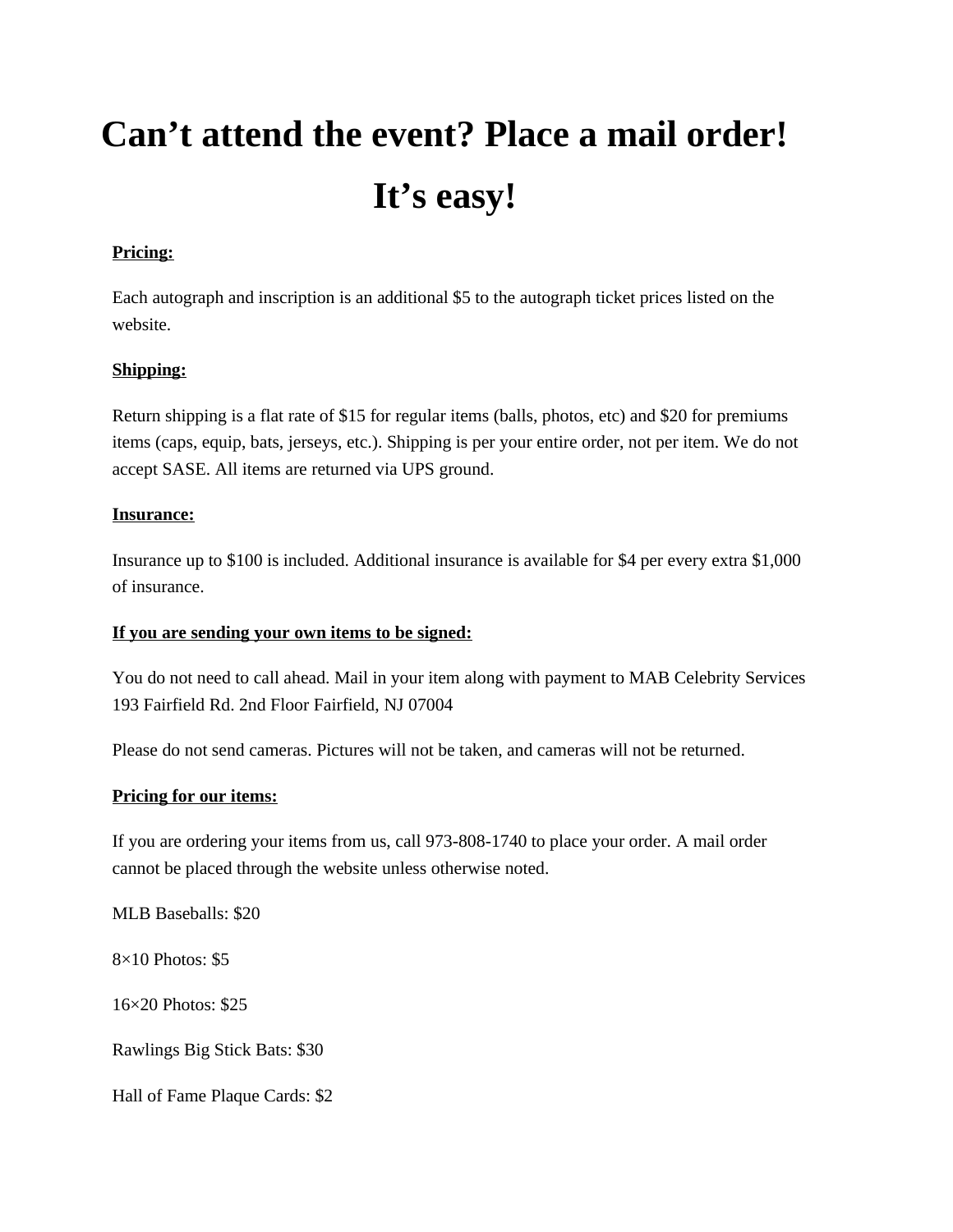# **Certificates of Authenticity**

# COAs are \$6

You will receive a hologram on your item.

# **Forms of Payment:**

Visa, MasterCard, Discover, American Express, Money Order, and Personal Checks

Any bounced checks will result in a \$35 fee